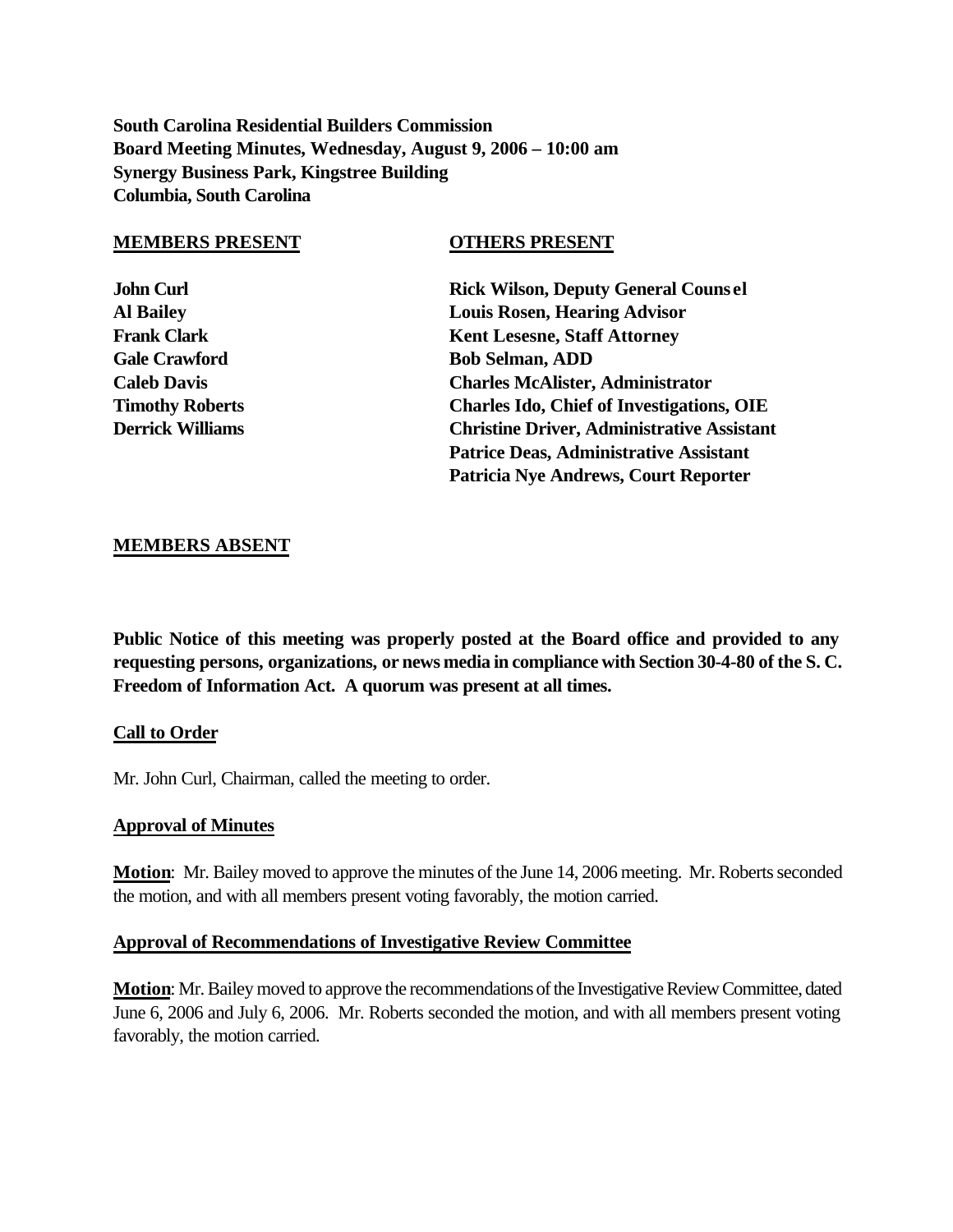# **Approval of Recommendations of the Administrative Hearing Officer, David Bennett, for Citation Appeals**

**Motion**: Ms. Crawford moved to approve the recommendations of the Administrative Hearing Officer, David Bennett, for Citation Appeals on behalf of Donnie D. Cantrell, Mike Hickman, Sylvester Key, and Lee Mayers. Mr. Roberts seconded the motion, and with all members present voting favorably, the motion carried.

# **Approve Recommendation of Administrative Hearing Officer, David Bennett, for Bond Hearings**

**Motion:** Ms. Crawford moved to approve the recommendations of the Administrative Hearing Officer, David Bennett, for Bond Hearings on behalf of David Crawford. Mr. Roberts seconded the motion, and with all members present voting favorably, the motion carried.

## **Approve Recommendations of Administrator, Charles McAlister, for Bond Claim**

**Motion**: Ms. Crawford moved to approve the recommendations of the Administrator, Charles McAlister, for Bond Claim on behalf of David Crawford. Mr. Roberts seconded the motion, and with all members present voting favorably, the motion carried.

## **Request for Reinstatement of License**

Daniel E. Turner – Mr. McAlister informed the Commission that on, July 21, 2003, Mr. Turner's residential specialty contractor's registration was revoked. Mr. Turner failed to perform construction services for which he was paid and failed to refund monies to a homeowner.

Mr. Turner respectfully asked the Commission to reinstate his residential specialty contractor's registration. He stated that he feels that he has matured and has corrected any wrong doings and will do what the Commission asks to make things right.

**Motion:** Ms. Crawford moved to approve the reinstatement of Mr. Turner's residential specialty contractor's registration provided he submit a surety bond, provide proof that monies owed to homeowner were refunded, and one year probation. Mr. Roberts seconded the motion, and with all members present voting favorably, the motion carried.

Bob Shirkey – Mr. McAlister informed the Commission that Mr. Shirkey's attorney, Adam Fisher, Jr., requested the application review be continued until September.

Mike Seabrook – Mr. McAlister informed the Commission that Mr. Seabrook's residential builder's license was previously revoked and reinstated in 1994. In October 1997 a Final Order was issued by the Commission regarding allegations of misconduct because Mr. Seabrook licensed was lapsed at the time. It was noted that the Commission received two more complaints from homeowners after he let his license lapse in 1997, which complaints have not been resolved and a Do Not Renew Order was issued.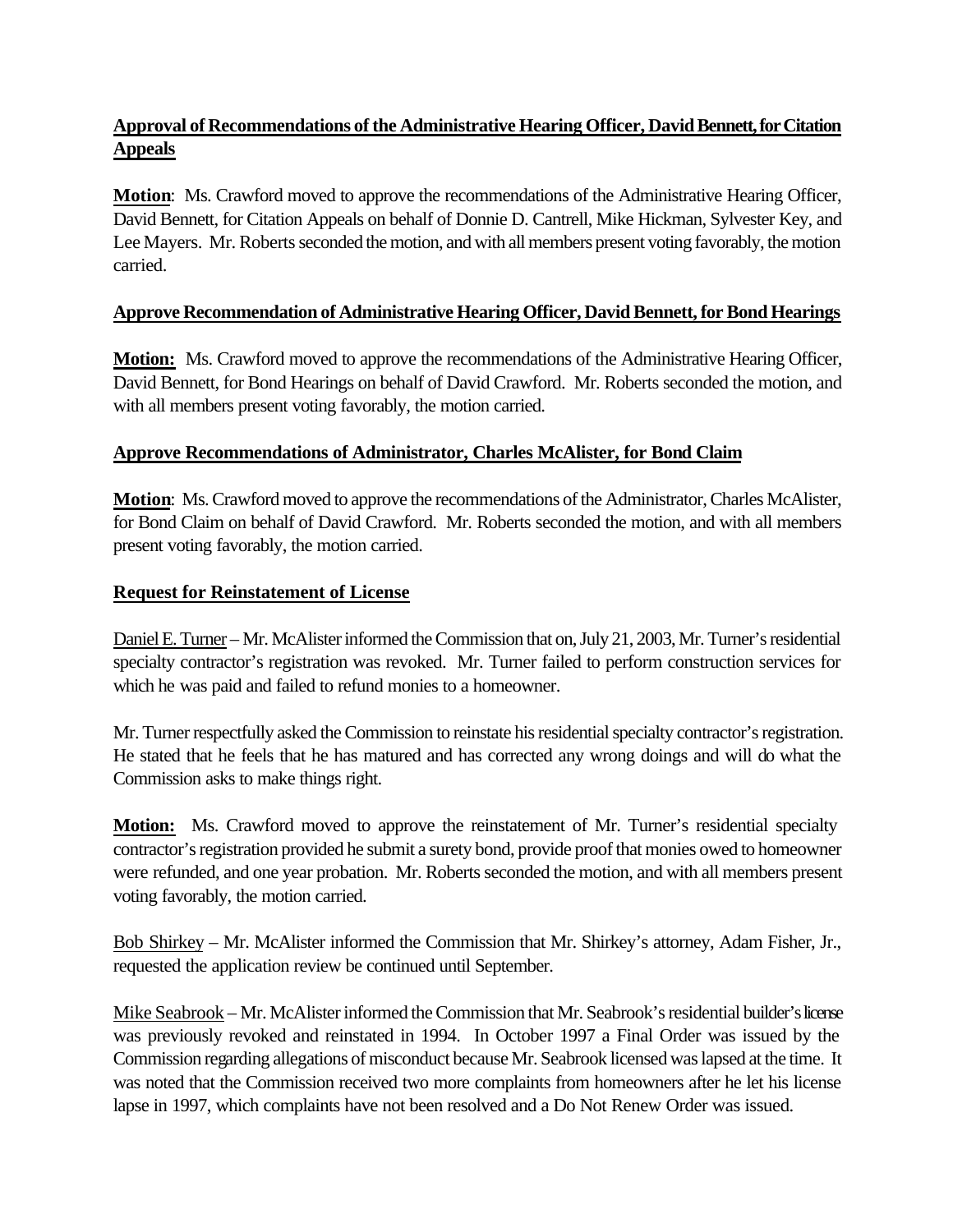**Motion**: Mr. Bailey moved to deny reinstatement of Mr. Seabrook's residential builder's license at this time. Mr. Roberts seconded the motion, and with all members present voting favorably, the motion carried.

## **Application Reviews**

Mr. Rick Wilson, Deputy General Counsel, informed the Commission that these applications are before them today because applicants have answered yes on the application or renewal forms to certain questions. This is an exercise for the Commission to gain experience as to what cases staff can handle, what cases staff can handle with advice of the chair and which cases should come before the full Commission.

Mr. Wilson further informed the Commission that they need to focus on the issues of incompetence and financial matters. When yes answers appear on applications or renewals the Commission should be looking for a response to that answer. These are situations where individuals have the responsibility to satisfy the Commission and show that they are qualified for the license they have requested. They are entitled to legal counsel and to submit any documentation to support their issues. This will help the Commission to effectively focus on the qualifications of applicants before they can do damage to the public. A policy will be drafted for review at a later time.

Mr. Wilson stated issues of manslaughter or probation should be considered before the full Commission. Older cases that do not involve serious crimes of violence or a felony can be handled at staff level. Drug issues that are not a crime of violence can be issued at staff level. Mr. Wilson advised Mr. McAlister to request some type of documentation on issues of probation and time served prior to appearance before the full Commission.

Mr. McAlister informed the Commission that the applications ask the question "do you have any complaints pending, under investigation, or has any action been taken against your license in any jurisdiction". Mr. McAlister requested direction from the Commission concerning outstanding complaints and citations.

Ron Smith– Mr. Smith did not appear after proper notice had been provided. Mr. McAlister informed the Commission that Mr. Smith allowed his residential specialty contractor's registration to lapse and did not submit his application for a residential electrical license and a residential plumbing license before the grandfather period ended. Mr. Smith request is for the issuance of a residential specialty electrical license without examination.

**Motion**: Ms. Crawford made a motion to honor the request and that the Commission uphold the policy that if a license has expired and the licensee was grand fathered in at the time of renewal, then they must be tested prior to a license being issued. Mr. Bailey seconded the motion, and with all members present voting favorably, the motion carried.

Randy S. Wheeler – Representative Walt McLeod represented Randy S. Wheeler for grandfathering of his residential specialty HVAC license. Mr. Wheeler's residential specialty contractor's registration expired in 2003 and he did not obtain his residential specialty HVAC license during the grandfather period. Mr.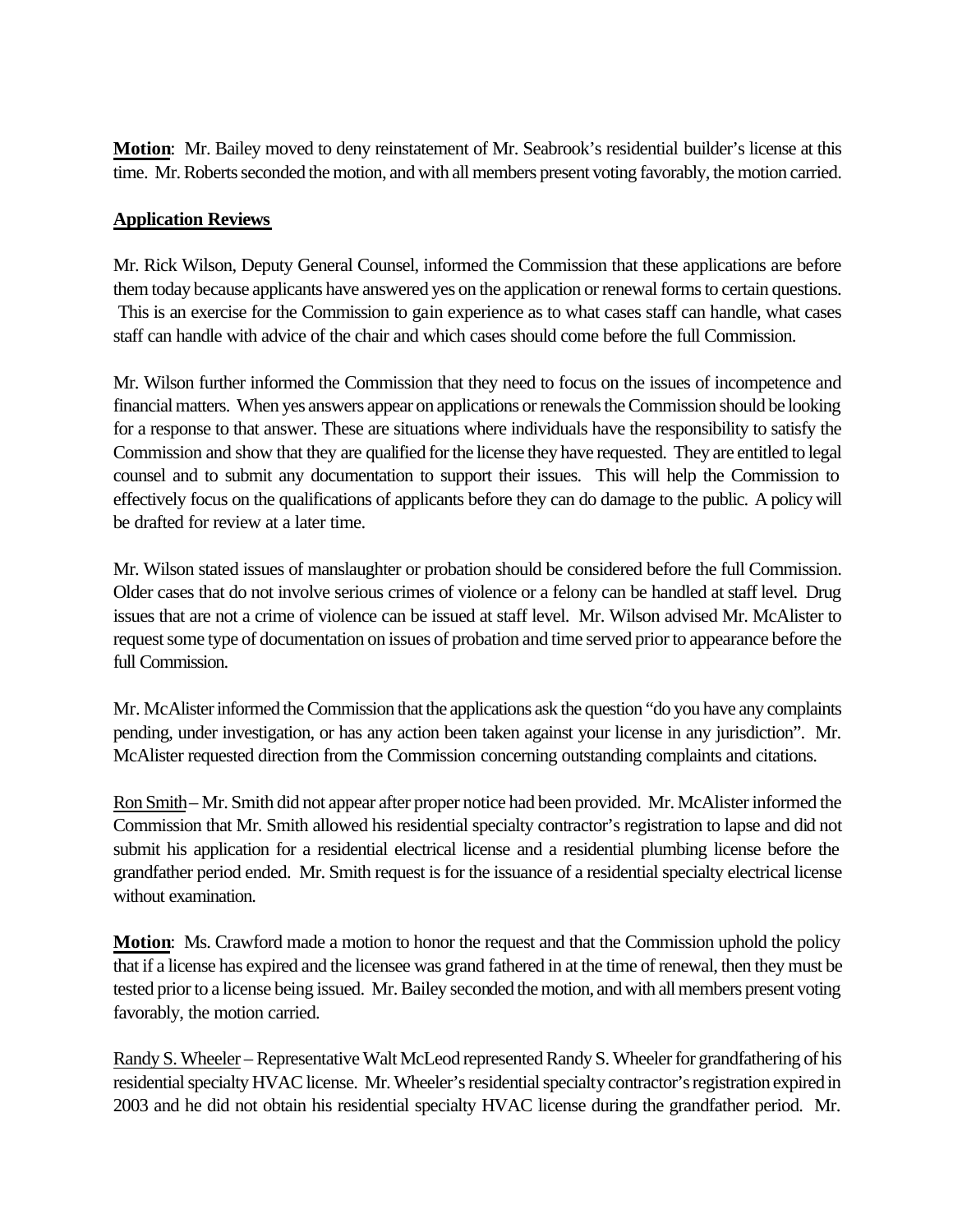McLeod advised that Mr. Wheeler is a very responsible and dedicated individual and holds a residential specialty electrical license at this time. Mr. Wheeler stated that he was under the impression that his electrical license would allow him to do HVAC work. Mr. Wheeler did not submit his renewal fees for his residential specialty HVAC license because he thought that his electrical license was a higher license and would qualify him to do residential HVAC work.

Mr. Curl stated that three years ago the Commission started the process of issuing a residential HVAC license and allowed the grandfather process for a period of six months. In 2005 the Commission started the process of licensing residential plumbers and residential electricians and allowed the grandfather process for a period of six months.

Mr. Curl stated that Mr. Wheeler is requesting a residential specialty HVAC license without going though the process of examination. Mr. McAlister stated that the rules were that you had to be registered two years prior to being licensed. Mr. Wheeler met the criteria, but failed to obtain the residential specialty HVAC license in a timely fashion due to his misunderstanding of the new law. Mr. Wheeler holds a residential electrical license at this time.

**Motion** - Ms. Crawford moved to issue Mr. Wheeler a residential specialty HVAC license without examination. Mr. Roberts seconded the motion, and with all members present voting favorably, the motion carried.

Joseph D. Caulder, III – Mr. Doug Jennings, Esquire, and counsel for Mr. Caulder informed the Commission that Mr. Caulder is before the Commission today because he answered "yes" to the question on the residential specialty HVAC renewal application inquiring into arrest for criminal violations. Mr. Caulder advised that he was arrested for alleged murder, which charges are still pending in the Marlboro County Court. He further advised that Mr. Caulder conducts business as Artic Temp Heating and Cooling and has an impeccable reputation and has never been in trouble with the law. In June Mr. Caulder was charged with murder and has pled not guilty and is awaiting a jury trial. Mr. Caulder has been released on a \$35,000.00 bond set by the Honorable Edward B. Cottingham. Mr. Jennings and Mr. Caulder explained that the charges involved the nighttime pursuit of a thief and a shooting during a confrontation in the woods.

**Motion:** Mr. Clark moved to offered Mr. Caulder an agreement in which he will be allowed to renew his residential specialty HVAC license and if convicted immediately surrender his license. Mr. Bailey seconded the motion, and with all members present voting favorably, the motion carried.

Scott Myers – Although the record shows that Mr. Myers was properly notified of this hearing he did not appear in person or by counsel.

The Commission reviewed Mr. Myers's record of criminal convictions for shoplifting in "1987" and trespassing in "1989". There has been no more arrest or convictions since 1989.

Mr. Bailey and Mr. Davis recused themselves from voting in this matter.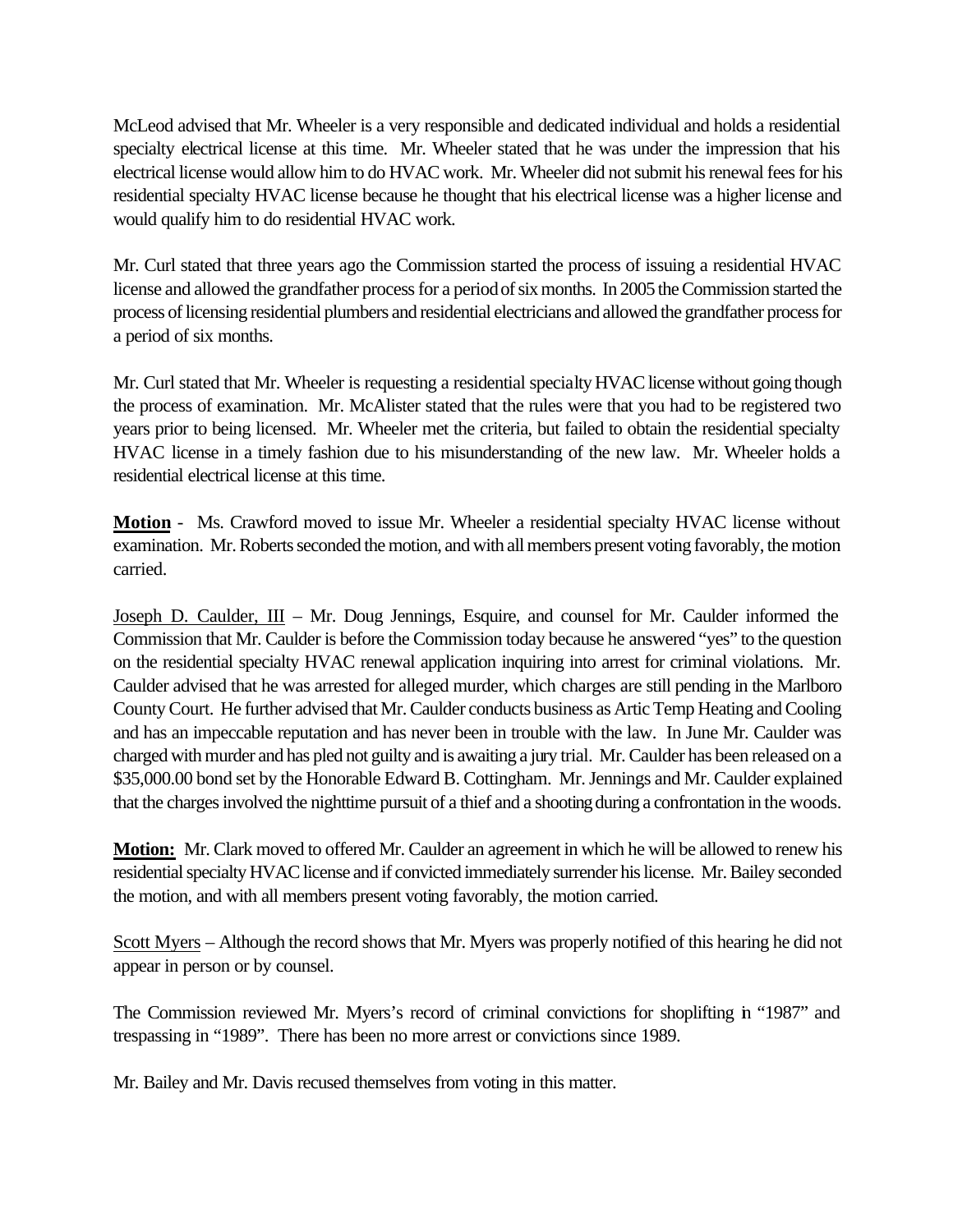**Motion** – Ms. Crawford made a motion to approve Mr. Myers's application for a residential builder's license. Mr. Clark seconded the motion, and with all members present voting favorably, the motion carried.

Tom Adams, Jr. – Mr. McAlister informed the Commission that he spoke to Mr. Adams and he is in the process of working out the pending complaint and will provide a letter by Friday that the issues have been resolved. Mr. Adams accordingly asked for permission to withdraw his application at this time.

**Motion**: Mr. Clark made a motion to allow Mr. Adams to withdraw his application at this time. Mr. Roberts seconded the motion, and with all members present voting favorably, the motion carried.

David C. Grice – Mr. McAlister informed the Commission that Mr. Grice has applied for a residential specialty contractor's registration and his credit report showed a tax lien in the amount of \$15,380. However, he answered "No" to the pertinent question on the application. Mr. Grice stated that he answered "No" because he was not aware of the lien until he applied for the residential specialty contractor's registration. This is a tax lien from 1993 and is setting up a payment schedule with the IRS and has already made a payment of Five Hundred (\$500.00) Dollars to the IRS. Mr. Grice stated that the liens were a result of a car accident and had three back surgeries. He has had no other financial problems.

**Motion**: Mr. Williams moved to approve Mr. Grice's application for a residential specialty contractor's registration. Mr. Clark seconded the motion, and with all members present voting favorably, the motion carried.

## **New Business**

Mr. McAlister presented to the Commission an issue that was before them in June where they approved his recommendation for a bond claim in the amount of Six Thousand Five Hundred (\$6,500.00) Dollars on behalf of Joe Small. Mr. McAlister stated that he has negotiated with the bonding company and is requesting that they amend the bond claim to Six Thousand (\$6,000.00) Dollars.

**Motion:** Mr. Davis moved to amend the bond claim on behalf of Joe Small from Six Thousand Five Hundred (\$6,500.00) Dollars to Six Thousand (\$6,000.00) Dollars. Mr. Bailey seconded the motion, and with all members present voting favorably, the motion carried.

## **Unfinished Business**

None

## **Adjournment**

There being no further business, the business meeting for August 9, 2006 concluded at 11:45 a.m.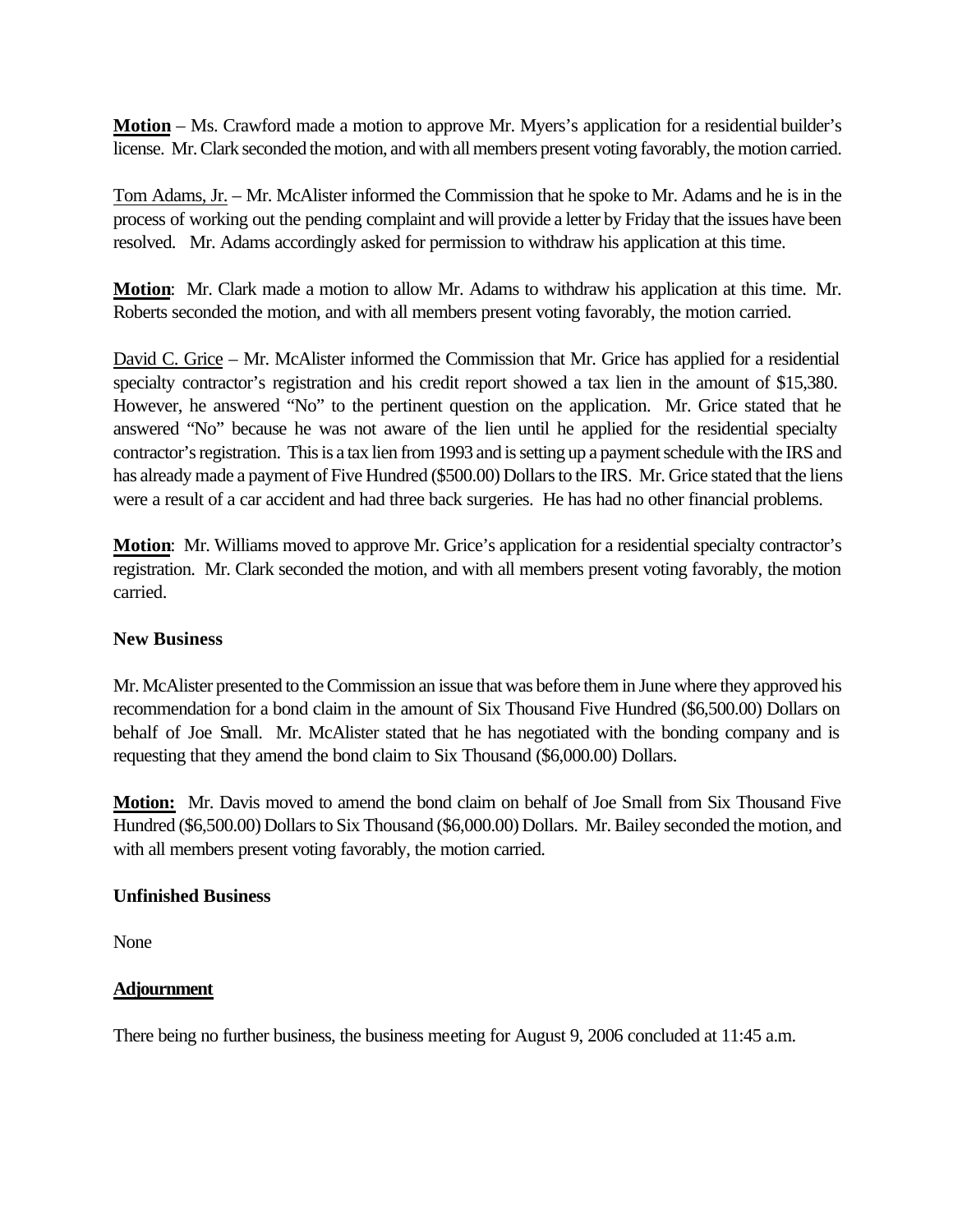The next scheduled board meeting will be held on September 13, 2006, at 10:00 a.m. Synergy Business Park, Kingstree Building, Room 108. (Note: Subject to Change)

## **Hearings**

Mr. Curl called the hearings to order. Mr. Louis Rosen was the hearing advisor. Mr. Kent Lesesne represented the state.

# **Approve Recommendations of Administrative Hearing Officers, John Curl for Administrative Hearings**

Joseph W. Baker - This matter was heard before John Curl, Administrative Hearing Officer, on May 16, 2006. Mr. Curl's recommendation was as follows:

- 1. The Respondent pay a fine of Twenty-Five Hundred (\$2,500.00) Dollars. This fine shall not be deemed paid until received by the Commission. Failure to pay the fine shall prevent the Respondent from being re-licensed.
- 2. The Respondent's license as a residential builder be, and it hereby is, revoked. The Respondent is directed to return his pocket card to the Commission's office within seven (7) days of the service of this order upon him.
- 3. If the Respondent reapplies in the future for licensure, he must appear before the Commission, and answer to the Commission for his incompetence, or misconduct in this matter. At that time, the Respondent shall appear before the Commission and present, its discretion, regarding the Respondent's fitness and qualification to be licensed as a residential builder in this state. At that time, the Commission, in its discretion, may deny licensure, require passage of an examination, among other requirements, or impose such additional terms and conditions upon the Respondent's license, as it may deem appropriate.
- 4. The original complainant (homeowner) is granted permission to file a claim against the Respondent's surety bond.
- 5. A Cease and Desist Order is hereby issued to the Respondent, pursuant to S.C. Code Ann 40-59-100, requiring the Respondent to cease and desist from engaging in the practice of residential home building and residential specialty contracting.
- 6. This Order is to take effect immediately.

Mr. John Curl recused himself from voting because he was the hearing officer in this matter.

**Motion** Mr. Davis moved to approve John Curl's, Administrative Hearing Officer's Recommendation for Joseph W. Baker. Mr. Bailey seconded the motion, and with all members present voting favorably, the motion carried.

Steven Finley– This matter was heard before John Curl, Administrative Hearing Officer, on May 16, 2006.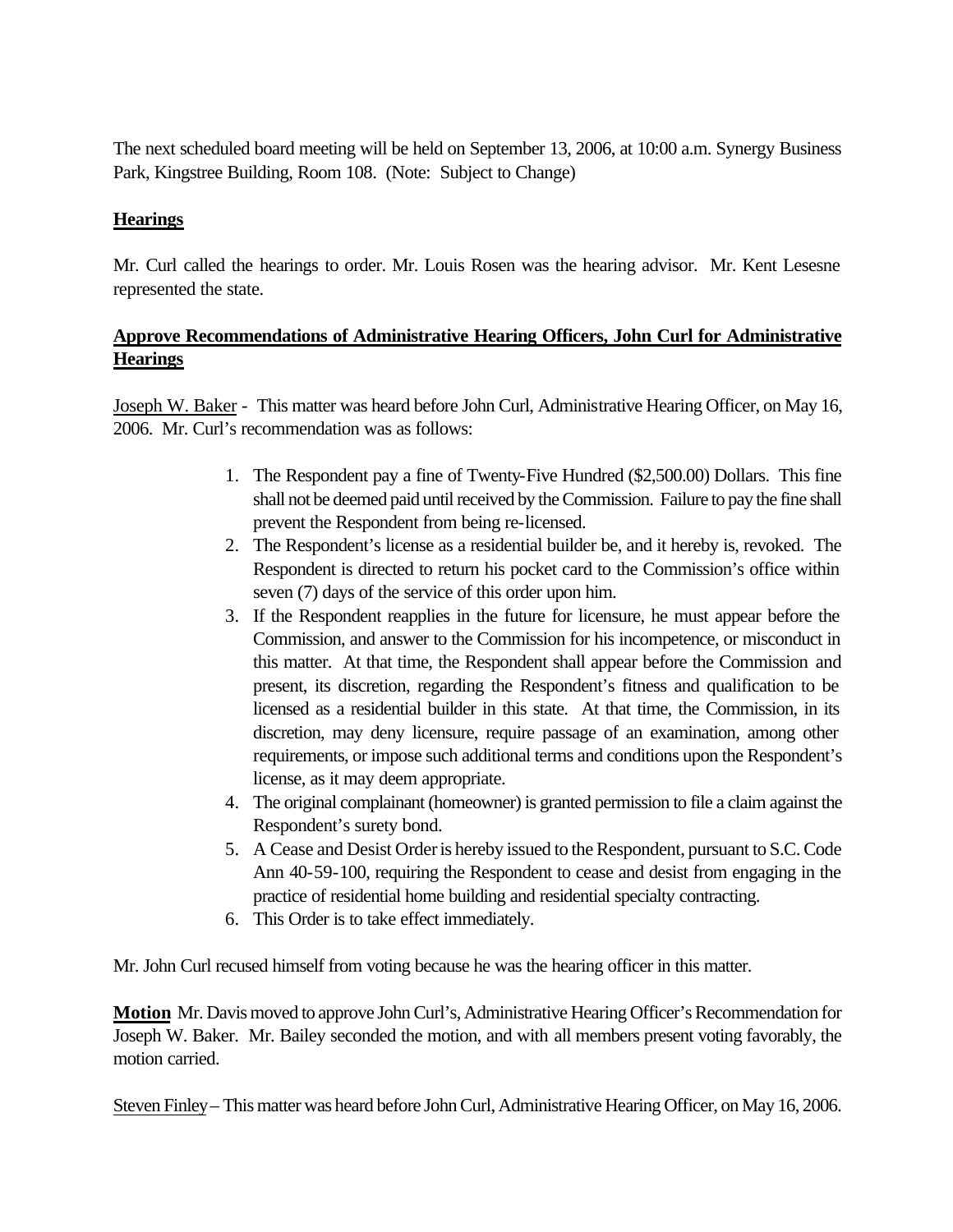Mr. Curl's recommendation was as follows:

- 1. This matter be, and it hereby is, dismissed.
- 2. This order is to take effect immediately.

Mr. John Curl recused himself from voting because he was the hearing officer in this matter.

**Motion** Mr. Davis moved to approve John Curl, Administrative Hearing Officer's Recommendation for Steven Finley. Ms. Crawford seconded the motion, and with all members present voting favorably, the motion carried.

William Strait – This matter was heard before John Curl, Administrative Hearing Officer, on May 16, 2006. Mr. Curl's recommendation was as follows:

- 1. The Respondent's license as a residential builder be, and is hereby is, revoked. The Respondent is directed to return his pocket card to the Commission's offices within seven (7) days of the service of this order upon him.
- 2. If the Respondent reapplies in the future for licensure, he must appear before the Commission, and answer to the Commission for his gross negligence, incompetence, or misconduct in this matter. At that time, the Respondent shall appear before the Commission and present, among other matters, evidence satisfactory to the Commission, in its discretion, regarding the Respondent's fitness and qualifications to be licensed as a residential builder in this state. At that time, the Commission, in its discretion, may deny licensure, require passage of an examination, among other requirements, or impose such additional terms and conditions upon the Respondent's license, as it may deem appropriate.
- 3. A Cease and Desist Order is hereby issued to the Respondent, pursuant to S.C. Code Ann 40-59-100, requiring the Respondent to cease and desist from engaging in the practice of residential home building and residential specialty contracting.
- 4. This order is to take effect immediately.

Mr. John Curl recused himself from voting because he was the hearing officer in this matter.

**Motion** Mr. Davis moved to approve John Curl, Administrative Hearing Officer's Recommendation for William Strait. Ms. Crawford seconded the motion, and with all members present voting favorably, the motion carried.

Travis Pearson – This matter was heard before John Curl, Administrative Hearing Officer, on June 13, 2006. Mr. Curl's recommendation was as follows:

- 1. The Respondent be, and he hereby is, publicly reprimanded.
- 2. The original complainant (homeowner) is granted permission to file a claim against the Respondent's surety bond.